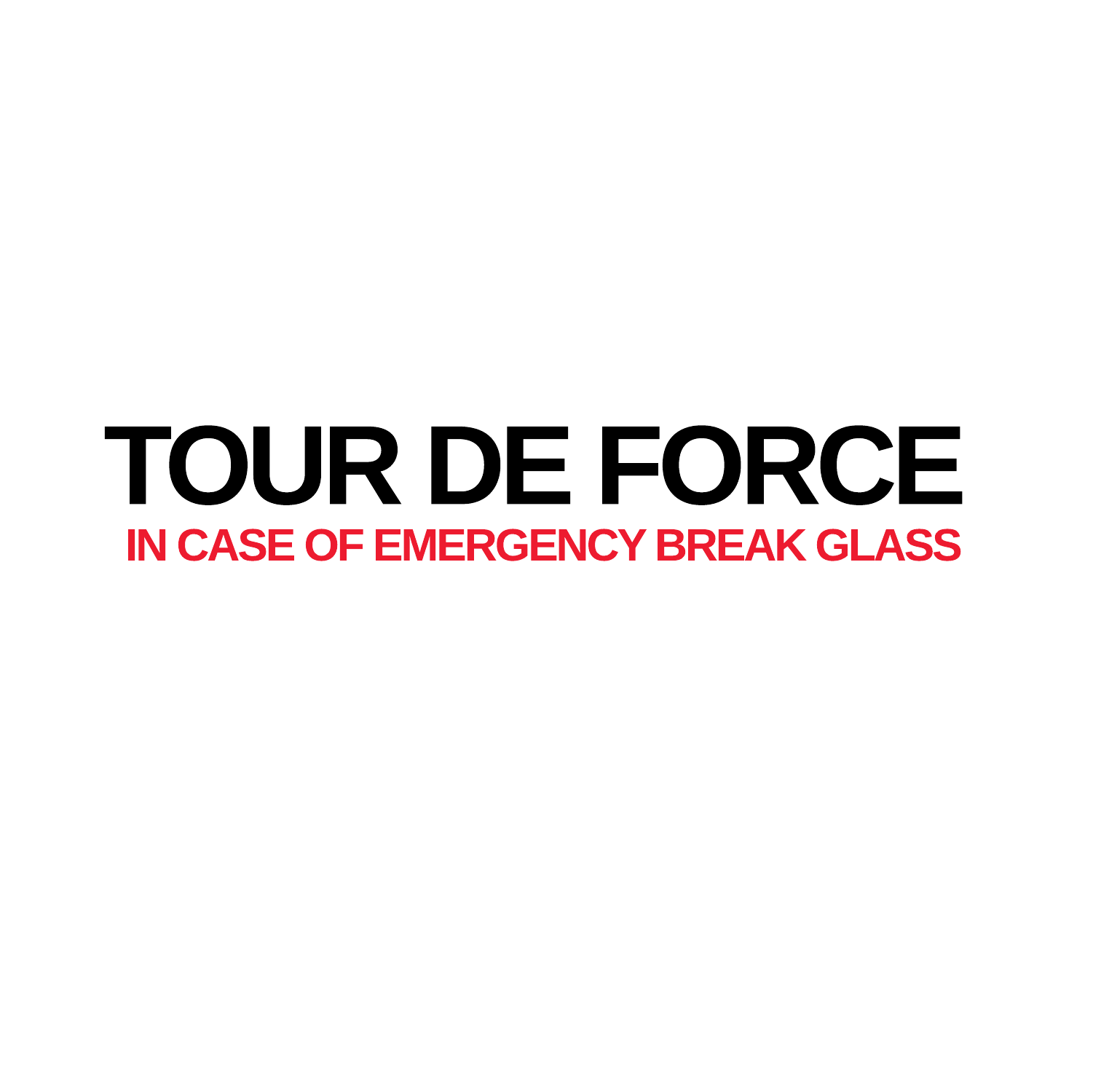

### **foreword**

Australian studio glass is internationally acknowledged for its freshness, innovation and diversity. Whilst Australian glass artists are widely acclaimed, the medium is under-represented in Queensland with a noticeable absence of tertiary glass courses and only a few hot-glass studios. The exhibition *Tour De Force : In case of emergency break glass* arose out of a desire to bring this medium to attention particularly the conceptual branch of the practice.

**Artisan** develops and presents exhibitions that explore the boundaries and relationships between art, craft and design and Tour de Force exemplifies this perfectly. The curatorial rationale focuses on creating an experience designed to inspire thought and fuel discussion about glass as a cultural medium. The exhibition features new work (with the exception of the late Neil Roberts inclusion) by eight highly-skilled Australian artists renowned for their resolved conceptual approach. In the words of the curator, Megan Bottari, the exhibitors are artists who 'happen to work with glass'.

Accordingly, the works in *Tour de Force* challenge the traditional ideas, methods, and materials of glass making. A mastery of the medium underpins all the work, infused with elements of performance art, multimedia, installation, drawing, painting and sculpting. The unknowable nature of glass, occupying the territory somewhere between liquid and solid, is reflected through the use of light, sugar, ice, water and states of flux. From the pensive and poetic works of Trish Roan to the wit and humor of Tom Moore, this exhibition is a tour de force in every sense.

*Tour De Force* evolved from a partnership between **artisan** and Wagga Wagga Regional Art Gallery. Both are dynamic and innovative organisations that are passionate about glass. The outcome is an extraordinary collection of work and an exhibition offering an opportunity to view the pinnacle of Australia's conceptual glass art.

**Artisan** gratefully acknowledges the generous support of Visions of Australia to develop this exhibition. With special thanks to the talented artists and the Curator Megan Bottari.

Chetana Andary, CEO **artisan – idea:skill:product**

OPPOSITE : Trish Roan, *Falling,* 2009-10, Blown Glass, glass beads, rayon thread, water, 40 x 18 x 18 cm. Made with the Assistance of Brian Corr.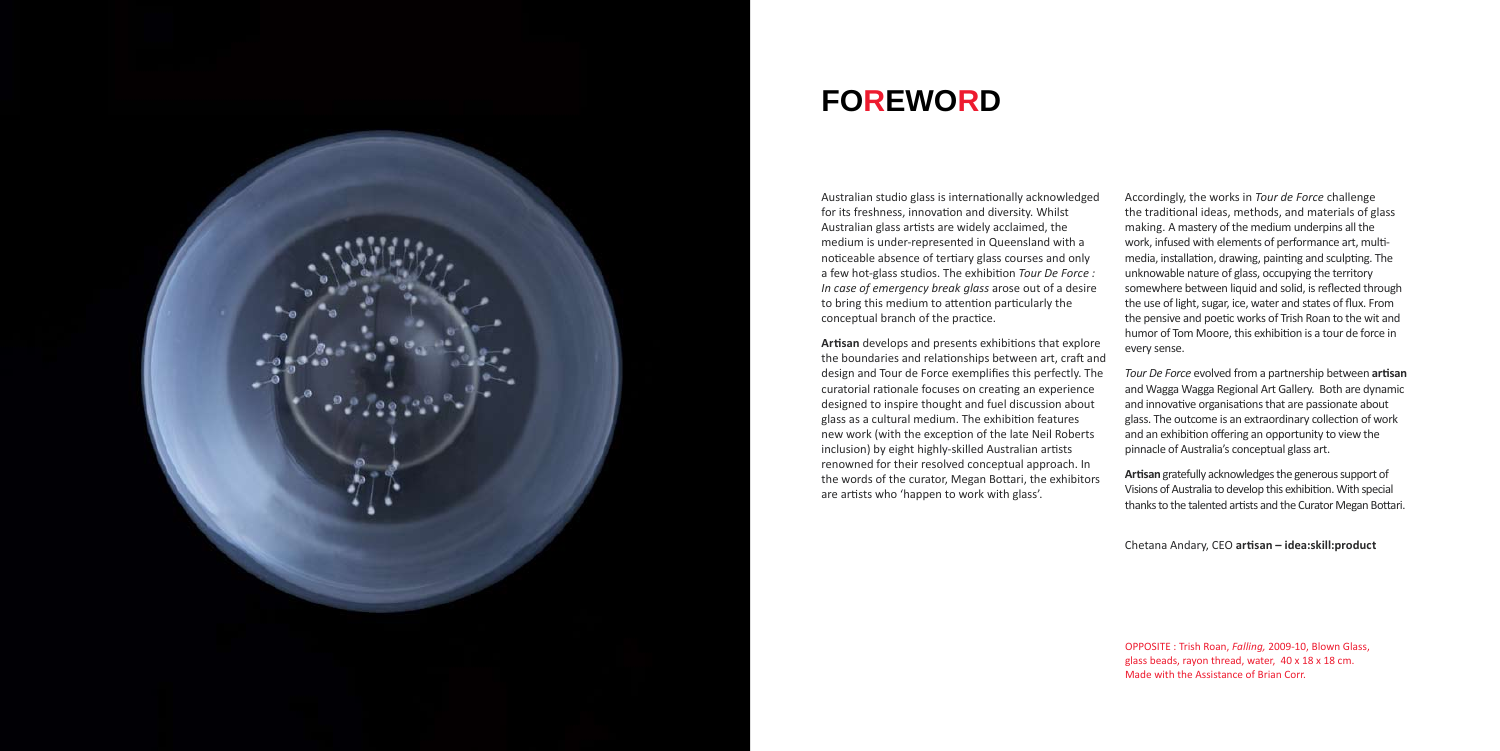During my time as Director of Wagga Wagga Art Gallery I have had a wonderful induction into the world of glass. It is a very seductive world whose practitioners and supporters are some of the most passionate I have encountered in any art world. Glass is indeed a lucky medium - naturally seductive and sexy, lustrous and vulnerable, exploiting the interplay of light, form and colour.

My introduction to this silicon-based field came primarily through getting to know and becoming smitten by the extraordinary richness of the National Art Glass Collection as well as helping to facilitate a number of exhibitions by major Australian glass artists in the National Art Glass Gallery. I admit that before taking the Directorship at Wagga Wagga Art Gallery I had only a passing knowledge of art glass. What I knew about was Australian contemporary art, both Indigenous and non-Indigenous. My experience with the National Art Glass Collection has been a rich learning curve and I have been truly lucky to have had the opportunity to discover this 'other' world.

By way of background Wagga Wagga Art Gallery has been collecting studio glass since 1979. In 1992, the glass collection was formally named the National Art Glass Collection, in recognition of its national significance. It is the largest public collection of studio art glass in Australia and currently consists of approximately 400 works that represent the history and development of the Australian studio glass movement. It includes work by artists who where invited to Australia in the early years of the movement to stimulate glass practice, artists-in-residence from overseas and subsequent generations of Australian artists collected over a 40 year period.

The Australian studio glass movement began in the early 1970s, trailing the American movement by a decade. The Studio Glass movement is different from other art glass movements of the 20th century because it emphasises the artist as designer and maker, focuses on the production of original one-off objects and is international in scope. The studio glass movement in Australia now encompasses a huge number of artistic and stylistic responses to the medium and a wide variety of conceptual interests.

> Kevin Murray, in a recent article<sup>1</sup>, postulated about some relationships between the media-bound and skills-driven world of 'crafts' and the world of contemporary art. The boundaries between these two art worlds have been permeable for many years but he noted that the perceived shift of artists whose medium defines them as craftspeople towards the realm of contemporary art, can now be seen as a

Wagga Wagga was the site of one of the earliest hot glass teaching studios in Australia. It was established at Charles Sturt University, Riverina Campus (formerly the Riverina College of Advanced Education) by John Elsegood in 1978, when the studio glass movement was still young. The hot glass workshop was encouraged by visits from international artists such as Sam Herman and Eva Almeberg in the late 1970s. In June 1979, Judy Le Lievre, the then Director of the Wagga Wagga Art Gallery, with the support of the trustees, committed the Gallery to 'develop a nationally important collection of contemporary glass'. In 1999, Wagga Wagga Art Gallery was relocated to a new purpose built facility which included a separate building specifically designed to house the National Art Glass Collection. The design, which references a splinter of glass, perfectly suits the medium that it showcases and has become one of the most prominent tourist attractions in the Riverina region.

> $1$  Murray, K. 2009 'The party's over, time to do the dishes: Thinking through relational craft' *Art &Australia*, Vol.47 No. 2

### **The glass darkly**

The National Art Glass Collection represents a genuine overview of Australian art glass and the many currents that run through the discipline. The Collection includes works that demonstrate extraordinary technical skill and command over the medium, others that are charming and beautiful and some that are conceptually loaded, that inhabit the world of ideas as well as the sensate world of a particularly seductive medium.

For a collecting institution attempting to capture the context of the studio glass movement, it is important to be cognisant and embracing of current trends and changes in the focus of the movement. In the contemporary world of dissolving disciplinary borders, a rigorous and exclusive allegiance to any discipline or medium seems like an idea that has certain limitations, as is the hoary old binary position between the arts and crafts. However there are a number of tightly held and contested positions within the Australian glass movement and Tour de Force places itself squarely within this discourse, challenging some prevailing models and creating a platform where the relationship between the medium of glass and contemporary art can be explored.

more two-way street. Just as a number of artists have challenged the restrictions of their craft-defined media so too a number of contemporary artists have embraced skills, processes and media traditionally associated with crafts. Ricky Swallow, Fiona Hall and Louise Weaver, to name a few, have all embraced labour intensive, skill-based processes in order to realise their artistic conceptions.

*Tour De Force* highlights this phenomenon. At least three of the artists in the exhibition position their work within contemporary discourses and would not be considered primarily as 'glass' artists. Other artists in the exhibition who do use glass as their primary medium, push at the boundaries of the medium and situate their works within current conceptual, philosophical and political dialogues. They add weight, they go deeper, past the seductive surface lustre into the heart of the matter where the medium is not the only message. There are works in *Tour De Force* that deal with eroticism and death, the environment and science; there are works that employ a pop humour to provoke and entertain; there are works that compel the audience to look thorough the glass darkly.

*Tour de Force* is an important exhibition with which Wagga Wagga Art Gallery is proud and pleased to be a partner organisation. Give me the idea over the ornament any day… in the best of all possible worlds we have both!

Cath Bowdler, Director Wagga Wagga Art Gallery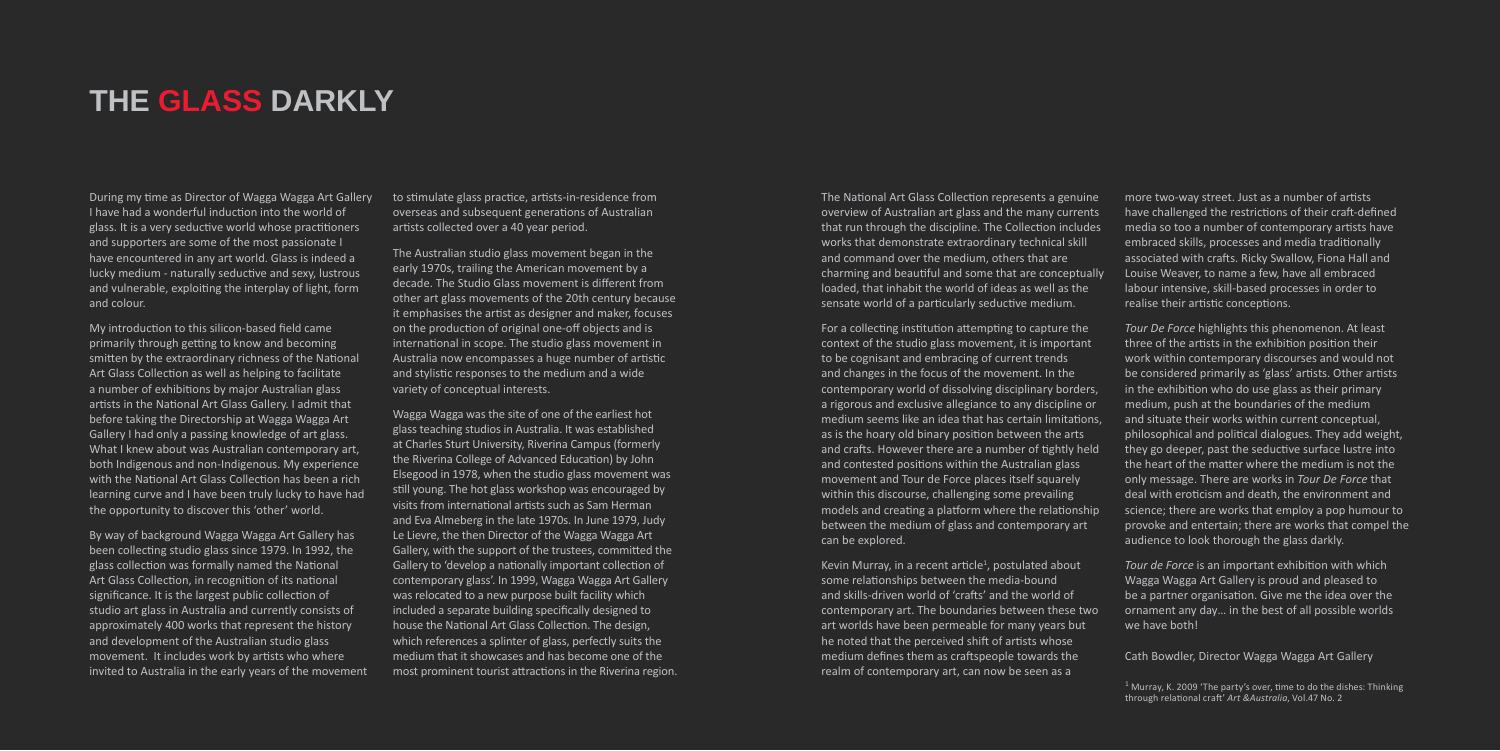It mustn't be imagined that *Tour de Force* is yet another in a long line of group exhibitions purporting to showcase *'the best of'* Australian contemporary glass practice – on the contrary, it is deliberately distanced from such superficial, though standard, hyperbole. What the show does represent, however, is a line of demarcation between the conventional status quo that currently appears to hold the Australian studio glass scene in thrall and our (now ever so slightly flagging) expectations regarding the next wave of creative regeneration. Glass has become disappointingly same-same; and while imitation is clearly considered an acceptable, and often sincere, form of flattery – notwithstanding that appropriation is a post-modern art form in itself – it doesn't, by any stretch of the imagination, enrich the 'gene pool'.

In many ways Australian studio glass is a victim of its own success. A model (even pampered) child of the times, it's been tainted like everything else by the rampant global consumerism of the past decade or so and hooked on that most fateful of homogenizing agents, bourgeois aspiration. The progressive spirit that spawned the pioneer movement in the 1960-70's has been all but suppressed by arch conservatism and the truckling for approbation and (small-f, surely) fame. But patronage has always been a tricky business in the arts, and one suspects that creative integrity will always remain key. So how did we get to the stalemate of derivation and corporate *ennui* that presently characterizes mainstream contemporary glass, and is there a way back to the wonder and the joy? To the magic.

It is rather ironic that the pinnacle of success these days in studio glass appears to be the ability to produce a technically perfect object with the high-street designer cred of, well, of a factory. Because while it's true that skill and craftsmanship are the bones of a successful art practice, *the* most essential element remains elusive and relatively rare – genuine artistic spark. Talent or gift, call it what you will, it's a difficult quality to define. Perhaps it's visionary in essence, or borne of an innate fearlessness – whatever it is, it's not something that can be fabricated or acquired. It's empyreal, like the soul.

When Harvey Littleton started the studio workshops at the Toledo Museum of Art in 1962, and liberated glass from the functional principles and the in-house aesthetic strictures of the factory floor, there was a great sense of daring-do and creative promise. Glass as a material offered a brilliantly expressive visual vocabulary; a rich vein of the metaphorical and metaphysical, with the provenance of a long and illustrious heritage to boot. It had everything, from scholarly rigour to decorative chic. But more than that, it was a medium almost uncannily custom-made for the era. In the psychedelic decade of Fluxus and Process Art, when primal expression and experimental discovery of the material became paramount, glass couldn't fail to appeal to a generation of international artists switched on to the progressive culture and mercurial social climes of the times. It was sexy and immediate, and primed for a makeover. Indeed, the symbolic tearing down of those hierarchical factory walls was undoubtedly a significant part of the initial attraction.



### **Tour de force in case of emergency break glass**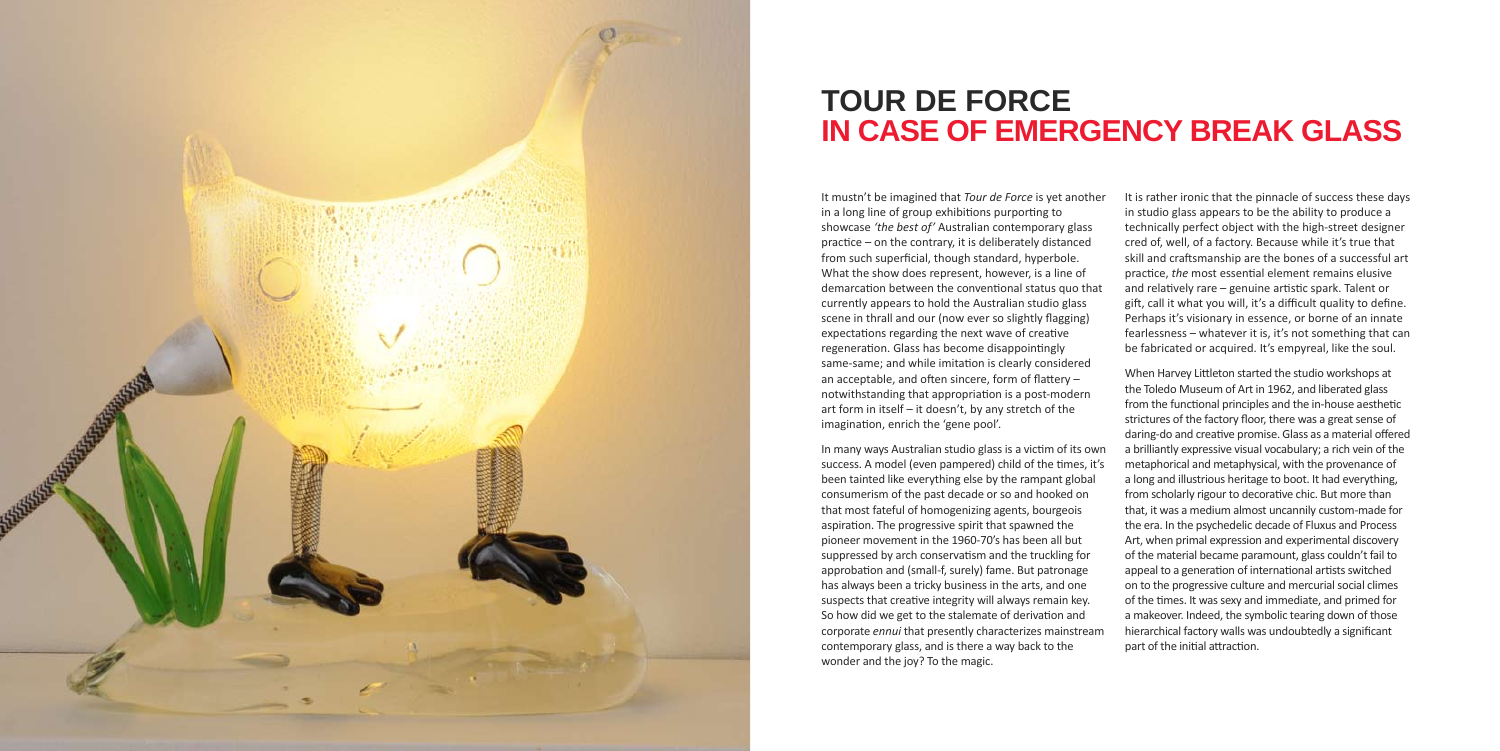You are what you make – and artists have an obligation to be faithful to their own true nature.

Which brings us back to the premise of the show; it's time to break free of the generic mold. Studio glass in Australia has hit a critical watershed, particularly in view of the Global Financial Crisis. The sky has fallen in on the reliable bourse environment that supported the (seemingly invincible) buoyant art market, and the sector now faces the potential of straightened circumstances. This is not to say that the purse is empty, but the good old days of plenty, when literally anything could sell, are over. The market from here on in is likely to be a little less liberally indulgent. Artists will need to reassess their *modus operandi* – apart from anything else, there's the duty of care to the planet to consider. Studio glass has a carbon footprint that, frankly, wouldn't bear close scrutiny and in view of the looming environmental-global warming crisis, it behoves practitioners to reconsider very carefully what they make, and why. And, at the very least, make it count. Instead of banging out a succession of predictably vacuous objects, artists should start to think about engaging both empathetically and intelligently with material to produce something a little more enlightening. Something that inspires us to lofty sentiment, that alerts us to divers ethical imperatives, that expresses the very essence of our being. Because *this* is the role of the arts, is it not? A visual expression of the cultural currency of the day.

Despite being restricted to eight artists, leading to obvious regrettable exclusions, the line up for *Tour de Force* presented less of a curatorial dilemma than one might have anticipated. Because while many people

certainly make 'contemporary objects' in glass, it's quite a stretch to parlay that into a *bone fide* contemporary art practice. There are surprisingly very few Australian glass artists who even attempt, let alone successfully transcend, the contemporary art-craft divide. The attendant difficulty and confusion surrounding this issue arises partly from the continuing dearth of robust critical objectivity in the sector, and partly from the perennial mud wrestling over definition. But semantics aside, it would be fair to say that the participants in this show are considered by many to be 'artist's artists'. All eight have the sort of unique approach to practice that stirs the interest and genuine admiration of their peers – a certain sensibility that unerringly manages to connect all the relevant dots. It's an indefinable quality that catches our breath and creates a shift, however modest, in the collective consciousness. The curatorial brief to the artists was…singularly brief. Do what you do. This would be constrained, of course, by considerations of the space and group dynamic - but essentially there was no curatorial interference apropos the work itself. To have exerted any would have been counterproductive, and quite inappropriate given the nature of the project. *Tour de Force* is not a show predicated on commercial considerations. Nor was it the usual curatorial 'cruise by' and choice of existing work from the various participants' studios – because no matter how recent the piece, once it's been resolved to the satisfaction of the artist, he or she has already mentally moved on. It was somehow important for the tenor of this show, in the interests of authentic contemporary relevance, that the work should be freshly minted, specifically for the exhibition. This presented

In later years, when the primacy (and discipline) of craftsmanship was reinstated, the 'gloopiness' of the earlier, trailblazing generation was often disparaged amid furious debate ignited by an early observation, made by Littleton himself, that 'technique is cheap.' (He'd actually only meant that technique was accessible to all – that it was instead the artist's idiosyncratic sensitivity to the material that was critical. The craft buffs chose to misinterpret the statement as a goad<sup>i</sup>.) A retrospective tendency to dismiss the early 'organic' work of the studio glass pioneers as merely undisciplined and unskilled cavalierly overlooks, of course, the philosophic and stylistic *milieu* of the period (and the unmistakable playfulness and exuberance that went with the territory.). It was an era of significant political upheaval and socio/cultural revolution, aptly reflected in the typical plasticity of the art of the time. (And if you can't remember it you probably weren't there!)

The pendulum has now perhaps swung too far back the other way. From the 1980's onwards, the concerted push towards technique and professional practice has been a little too successful. Marketability has become the overriding focus of the contemporary scene, and the relentless commodification of the arts has driven the glass sector practically straight back to its manufacturing roots – to a narrow, productionline mentality. High end virtuosity, without doubt, but calculated commercial product nonetheless. This, of course, is not problematic in itself provided that there is a very clear, and realistic, understanding of the art and craft differential. Because, while there is arguably no intrinsic superiority in either, both – though symbiotic – are fundamentally very distinct propositions.

To the wider public, all 'art glass' is (almost indiscriminately) fascinating. The seductive power of the material is consummate. But one expects that the practicing artist will have more technical savvy, and therefore ought to be more critically perceptive. Familiarity breeds…discernment. No matter how proficient the imitators of Dante Marioni or Lino Tagliapietro ultimately become, such patently derivative work will always lack the lustre of the genuine article. Not because any less skill is required, or the degree of difficulty is in question, but because the work doesn't have any real creative integrity of its own. It's a technical exercise with barely a hint of a personal signature. To make a proper mark these days, studio glass needs an indelible stamp of unmistakable individuality – and the reinvention of this well-worn wheel is becoming an increasingly rare achievement. Part of the problem is the lack of risk. When artists opt for the safety of the shallow, commercial end of the pool there's not likely to be much splash.

It's time to redress the balance and re-introduce the development of strong conceptual practices that engage on a broader, humanist level – in a way that pushes the boundaries and intelligently interrogates the art-craft dichotomy. In other words, it's time to encourage the upcoming generation of glass artists to spread their wings and start considering their work in terms of a serious contemporary art practice. They need to get out and get funky with it. Perhaps this is where things have gone awry. A culture of accelerated maturity has been allowed to develop – resulting in a whole generation of glass artists starting out as ponderous sophisticates. It's all too artificial. Too stilted.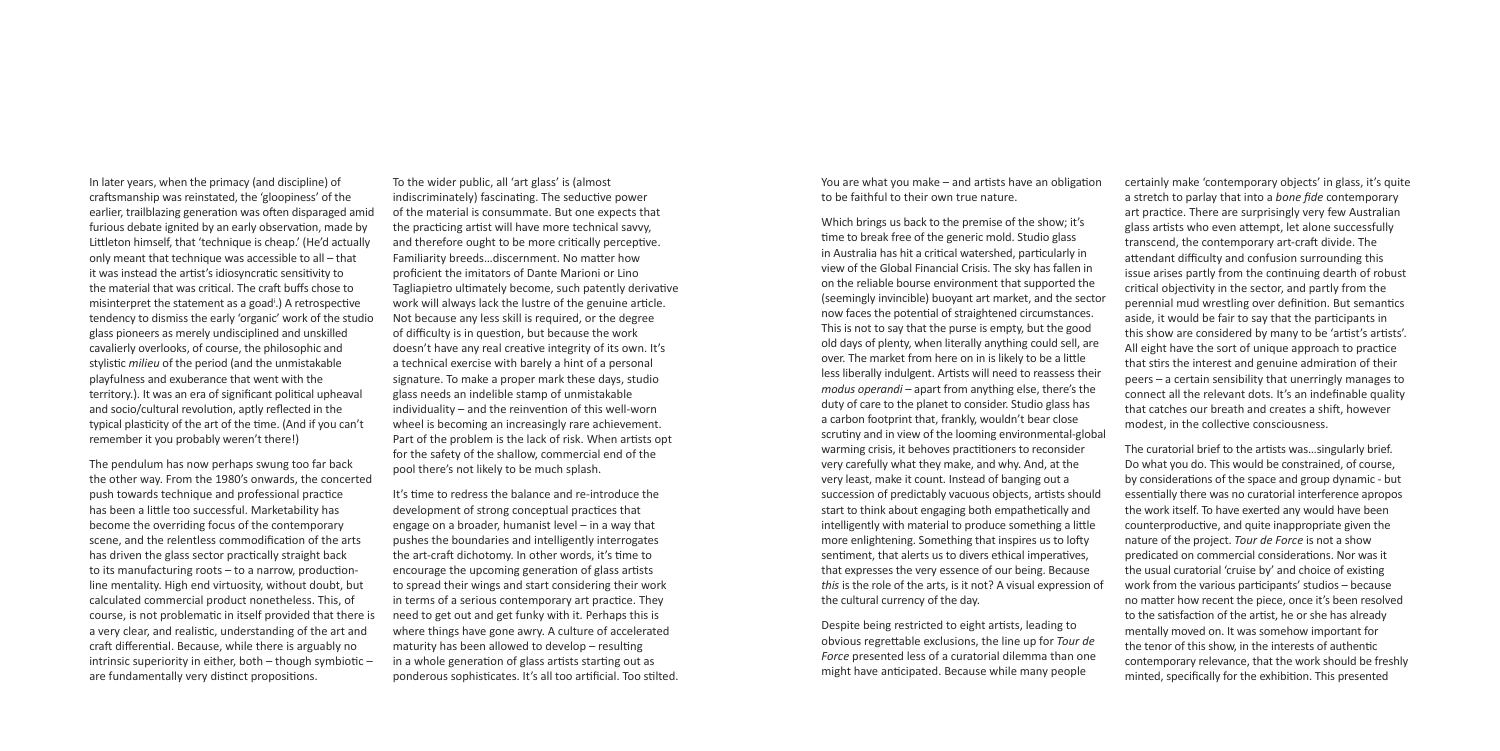quite a leap of faith for all concerned, not least the organising and funding bodies. The status of the artists brought competing commitments that would, in most cases, mean an eleventh hour start on entirely new work, *sans* safety net. The challenge created an edginess of its own (indeed most of the work was still being finished right up to the arrival of the courier truck!) This show is so *au courant* it has a pulse. The body's still warm. And it's thrillingly familiar. *Tour de Force* is an exhibition that pushes our cognitive buttons. It addresses our daily communion with the world around us.

Timothy Horn was an established sculptor for well over a decade before studying at the ANU School of Art Glass Workshop, so to all intents and purposes he was ensconced in the contemporary art camp long before venturing into glass. His well-honed aesthetic interlaces art historic references with current social mores, and he habitually plays with scale and decorative ornamentation, selecting material appropriate to the nuanced requirements of the piece. Though a departure from his trademark opulence, Horn's *White Death*, like much of his work, is a multi-layered construct of scholarship and personal experience (he's lived in America for the past several years.) Based loosely on the 'claveras de azúcar' (sugar skulls) for the Mexican Day of the Dead, and inspired by the visual lexicon of the Grim Reaper – from ossuaries to the Black Death to the Jolly Roger, even (this last referencing the unprecedented rise in modern piracy) – *White Death* is an allegory for the cyclical self-perpetuating death knell of civilization. Horn's doom comes courtesy of global greed and cultural 'refinement'. Drugs, obesity, the GFC, the warmongering of the Bush/Cheney Administration and the attendant atrocities, all culminate in the

declining hegemony of the American Empire. Mankind metaphorically gorges on itself once more, and the

skull and cross-bones remain an ever powerful and perennially apposite symbol of alarum. Deb Jones treads a path much closer to home; gleaning her inspiration from the often overlooked and humble moments of the everyday. Her monuments to 'the little things in life' celebrate the minutiae of day to day existence. In Jones's view, the things that are important are incredibly hard to put a finger on – they are the countless ordinary moments that build into the complexity of our common experience. Making is a means of solidifying a thought, of actualising an idea, and Jones's overriding interest lies in finding ways to convey emotional intelligence – the value of which society, in the main, still struggles to appreciate. *My mother's arm* and *To everyone who ever smiled at me that I didn't know* commemorate dependability and concord. There's a benevolence in the work that's palpable, and comforting. Reminiscent of Victorian alabaster statuary, the casts are unashamedly sentimental – a loving rendition of familiar qualities held dear. The same sensibility extends to the series of paintings on glass – here, by romancing the commonplace she extracts the beauty from the banal. But only through her eyes can we fully appreciate the unlikely charm of the light switch or the wheelie bin  $-$  it's as if we needed to have her draw it for us. Jones avoids being restricted to, or defined by, the 'glass object' by maintaining a practice of broad scope. But whether through drawing (her first love) or glasswork or public art projects, her primary concern remains an abiding truth to more than mere material; it's probity to principle.



ABOVE (L - R) : Deb Jones, *Stop Light*, 2009, Oil and spray enamel on glass, 9.5 x 9.5 cm

Deb Jones, *Chair*, 2009, Oil and spray enamel on glass, 12 x 19 cm

Deb Jones, *Life is Ordinary – Good Ordinary,* 2009, Oil and spray enamel on glass, 14 x 15.5 cm

Deb Jones, *Datsun 1200,* 2009, Oil and spray enamel on glass, 18.5 x 21 cm Deb Jones, *Smokes,* 2009, Oil and spray enamel on glass, 14.5 x 20 cm Deb Jones, *Bins*, 2009, Oil and spray enamel on glass, 18.5 x 30.5 cm

Deb Jones, *Puppy*, 2009, Oil and spray enamel on glass, 26.5 x 34 cm

Deb Jones, *Power Switch*, 2009, Oil and spray enamel on glass, 8.5 x 24.5 cm Deb Jones, *Dentist,* 2009, Oil and spray enamel on glass, 12.3 x 12.5 cm *Match Box*, 2009, Oil and spray enamel on glass, 9 x 10 cm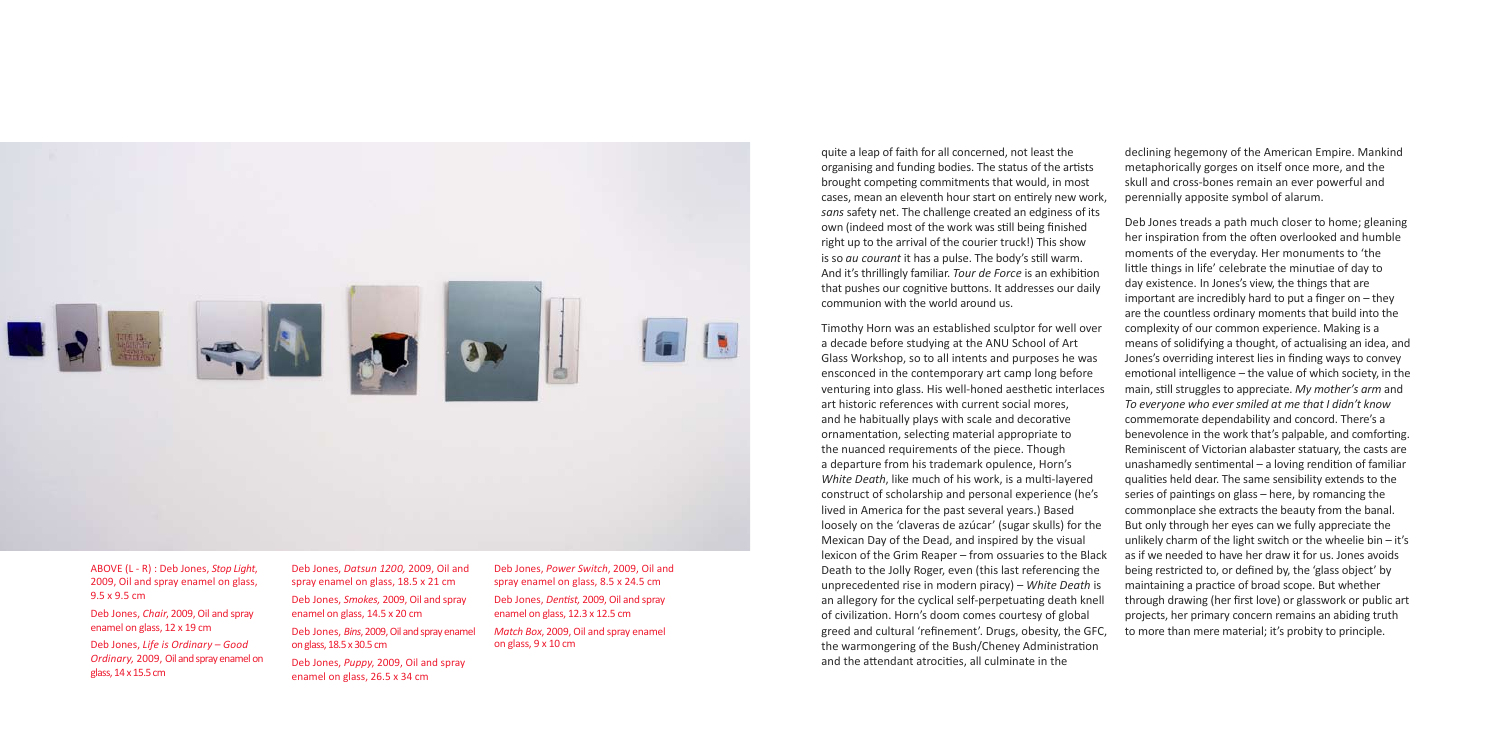of 'material complexity', though she often chooses more of an alchemist's path; a metaphysical study of perception through elemental experimentation. Indeed for *Tour de Force* Roan had intended to include work that wouldn't be out of place in a chemistry lab but, in keeping with all such empirical trials, the risk inherent ran true to form and that particular piece is still 'in development'. The work that did survive her exacting R&D is an exploration of the macrocosmic interconnection of humanity. She's long been intrigued by the precognitive nature of arcane sciences such as astrology and the fact that, regardless of their physical isolation, all societies throughout the ages have devised almost identical ways of interpreting the heavens, of navigating by the stars. In *Wayfinding*, which alludes to a voyage of personal discovery, the points of reference drop from a configuration of constellations visible in the October night sky. The seemingly indecipherable is unlocked by a predetermined alignment of celestial bodies. All three pieces in *Tour de Force* ponder the infinite threads that both guide and liberate us, and like all good art the apparent simplicity of the work belies the intricacy of the making. Roan's delicate and meticulous practice is, above all, an extraordinarily disciplined study of patience and observation.



Nicholas Folland is the wild card in this pack. He's the one inclusion who hasn't had formal affiliation with glass in terms of having trained specifically in the discipline. But like a growing number of contemporary artists he regularly uses glass as a focal narrative prop in his installation work. And he uses it in a way that glass artists don't (probably because he's not distracted by the need to show-off his technical prowess.) Glass is the support character in Folland's habitually dramatic tableaux, never the diva. Invariably embracing potential disaster, his work is often invested with a sense of vertiginous hyperrealism (particularly evident in his bathroom piece *Raft*, and the nihilistic slant of *Anchor (1-5)* recently acquired by the MCA.) There's always a tension between 'civilization' and the natural order, and an enduring fascination with the re-encroachment of nature over the constructed landscape. For the purposes of *Tour de Force*, Folland (like Horn) has had to scale back dramatically. His piece, *Casual Acquaintance: the Sceptic*, packs a quasi-tasteful punch; the veneer of domestic social pretension barely hides the rudimentary mechanisms required to maintain it. There's often an emotional fragility to Folland's work, a sense that the carefully contrived façade of this ad hoc social experiment may yet come apart at the seams. Those superficial accoutrements of middle-class affectation – the pressed crystal bowl from David Jones, the naff reproduction hall table – reveal inner workings of a less than stylish nature, in an overwrought, obsolete and jerry-built system struggling with keeping up appearances.

Neil Roberts (sadly missed since his untimely death in 2002) was the first Australian studio glass artist to break away from the confines of the contemporary guild. Having originally trained as a glass-blower at the Jam Factory in Adelaide he was soon increasingly drawn to mixed media and, more particularly, to found objects and general detritus. Roberts' abiding interest was the social history of objects; the vestiges of use, of stoic dignity and gritty diligence. In many ways his practice is a continuing series of masculine still life; constructs of the universal man's working life, glued together by the smell of leather and the sweat of blokie emotion. He had genuine veneration for the very exertion that material and objects represented, and the narratives ran deep. He also worked with neon; sometimes as a lyrical accent to a piece, other times as poetic notations writ large across the urban-scape. In the *BA na na BA na na MAN go* series, made during a residency at the Noosa Regional Gallery in 1998, he used fluorescent light for the first (and only) time. These works are a direct response to the sum of the parts of the object itself – the vintage banana lounge – and regardless of the obvious iconic and pop interpretations they will inevitably attract, the artist's primary interest was the woven patterning and formal minimalism of this classic ready-made. *BA na na BA na na MAN go* is a composition of rhythm and light; from the cool fluoro to the title of the piece, which references folk drum rhythms picked up by Roberts during a residency at ART-LAB, Manila, in the Philippines some seven years before.

When Trish Roan, the youngest member of the group, graduated from the ANU School of Art Glass workshop in 2006, she received the school's highly regarded Neil Roberts Award, and it's not difficult to understand why. Like Roberts, Roan is attuned to the resonance

#### RIGHT : *My Family's Souvenirs: Uncle Barry/ Auntie Barbara,* 2010, Carved Glass and Glass Jar, 18.5 x 8.5 cm diameter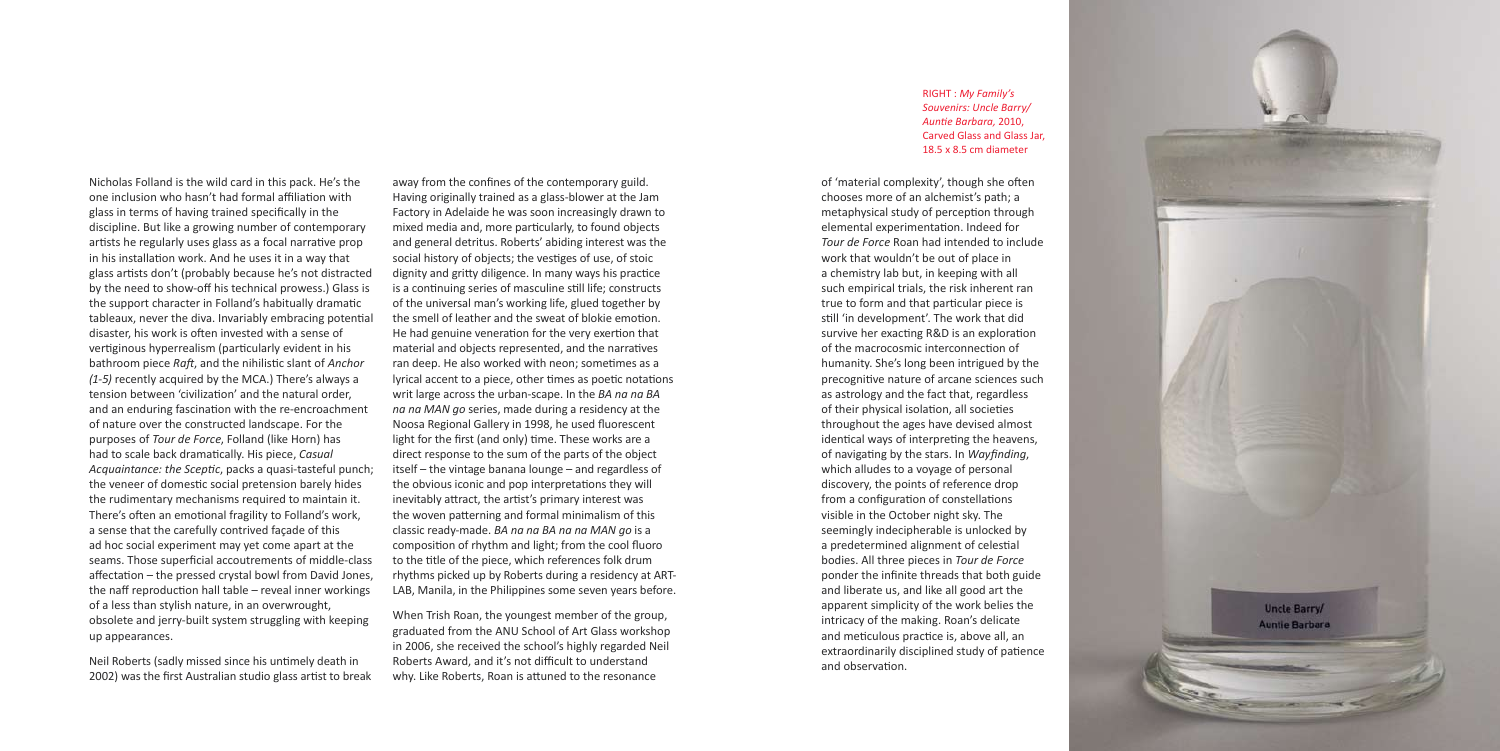moral conundrums of surprisingly epic proportion. The latest episode in the Cirque d'aMoore is dedicated to birds of every conceivable feather. There is, of course, an established historic precedent for glass birds but Moore, in his inimitable fashion, has side-stepped the obvious and given the birds his signature humanoid make-over. *I Notice Birds* runs the gamut of glass and art references – from the shamanistic motifs of Eskimo art to Lalique to the kitsch lamp-blown 'shopping-mall' swan barometers, even – and like all the forerunners it's eminently collectible. But although Moore can turn a fine goblet or crank out yards of reticello with the best of them (he's been the production manager at the JamFactory Craft and Design Centre in Adelaide for the last decade) his personal interest doesn't lie in conventional ideals of beauty or perfection. He's drawn to characterization. Birds, he observes, may be cute but they're never quite friendly or warm. On the contrary they're beady eyed and prone to pecking (and, ergo, potentially fairly dangerous.) Traditional representations of birds in art are imbued with a certain stylistic grace – Moore's cast of players tends instead to be unruly and bogan, god love 'em. His installations invariably constitute a crowd, a deftly comedic party piece that celebrates the joy of craft and demonstrates that playfulness is serious business too.

> Joan Falconer Byrd's interview with Harvey K Littleton http:// www.aaa.si.edu/collections/oralhistories/transcripts/ little01.htm

All eight maintain practices that are excitingly innovative conceptually and uncompromisingly singular. What they do have in common is the artistic integrity and the courage and commitment to forge their own creative paths, and while paying all due deference to the master craftsmanship that necessarily underpins their practices, none allow themselves to be defined by

it. Perhaps even more importantly, all have maintained the generosity of spirit that echoes the early vocational (almost evangelistic) nature of the original studio glass movement; the dedication, the nurturing, the genuine love for the craft (without being obsessively enslaved by it). Somehow they have the ability to fine tune all of the salient elements and move beyond static representation to an extension of life itself. They plug us all into the common mystery. The work may be variously gestural, lyrical, or emotive, it may embrace social issues and rattle the cage, it may merely provide the whisper of a nudge – but whatever the manifestation, it resonates. It makes us stop and think, it coaxes us to re-examine our value systems, it asks us "will you be, can you be, receptive?" It fulfils, in other words, the proper function of contemporary art.

Megan Bottari, Curator *Tour De Force*

ii Giovanni Boccaccio, The Decameron, published c1353

iii Concise Oxford Dictionary

*Vanitas* (a collection of objects chosen and arranged as a reminder of the transience and uncertainties of life.) If she had a trademark 'look' it would be a certain languid elegance (with just a hint of Victorian mourning.) Her work often speaks of yearning and regret, of resignation and loss. Her medium of choice is borosilicate, or scientific, glass; the material qualities of which convey all manner of appropriate metaphoric similes. Above all it also provides the alchemic edge, and the corresponding allusions that go with that particularly intellectually loaded territory. *Involution* is classic Gropp, in mere definition alone:' involvement, intricacy, entanglement<sup>iii</sup>.' But of course there's so much more. The beads (again, shades of Victorian jet) visibly mark/string together moments of lost time, of missed opportunity. The archaic symbolism of the knot signifies both connection and continuum, regardless of personal (physiological and psychological) failing. The ampoules represent containment (of both body and emotion) and carry a swag of related medical inferences; not the least being material inertia. This delicately realized flame worked piece is like an exquisitely composed sigh, barely more corporeal than the graphite shading that underscores it. It's a beautifully understated piece, a dignified surrender to the vicissitudes of life.

But wait, there's more; Tom Moore, who has long broken with convention to evolve a wonderfully eccentric practice that runs more along the lines of 'the theatre of the absurd'. It's a practice that is nothing short of a phenomenon – a mixed media construct amply laced with wit and 'alternative' wisdom. His imaginative narratives and his growing cast of unlikely protagonists (enviro-hybrids, all) pose

Ian Mowbray, on the other hand, is anything but celestially esoteric, though his work is no less painstakingly executed. Not one to shy away from the most basic of instincts, Mowbray has long positioned himself squarely in the garden of earthly delights. His long established practice has been an erotic exploration of the lustier thematic of death, sex and the universe, and in a medium that generally caters obsequiously to the genteel and conservative classes, the sheer carnality of Mowbray's work has always been refreshingly provocative. He's the Nick Cave of glass; the satyric bad boy of the pack, drawing the viewer into a strangely closeted moment of faintly perverse, voyeuristic intimacy. *Souvenirs of My Family* represent a convergence of Mowbray's two distinct bodies of work to date the signature, 'gender ambiguous' blocks and his more recent snow-dome series – and herald a new phase in his classically *Decameron-esque*ii oeuvre. Mowbray serves it up, warts and all, in an 'adults only' slice of private contemporary life that inverts the conventional spectacle of glass into something almost indecently personal, and undeniably familiar. And this is key – the vulgarity and entendre is our common bond and, whether we're prepared to admit it or not, we instinctively know the circumstances of these preserved narratives. It's the chronicle of Everyman: the vulnerabilities, the imperfections, the broken dreams. For those who may not be aware, Mowbray spends unimaginable hours handcarving all of his work (with tiny diamond files) – so in the parlance of his idiosyncratic practice, these works are one serious hand job.

Jacqueline Gropp is, essentially, a lyricist in glass. More specifically, she works in a style that invokes the melancholic assemblages of sixteenth century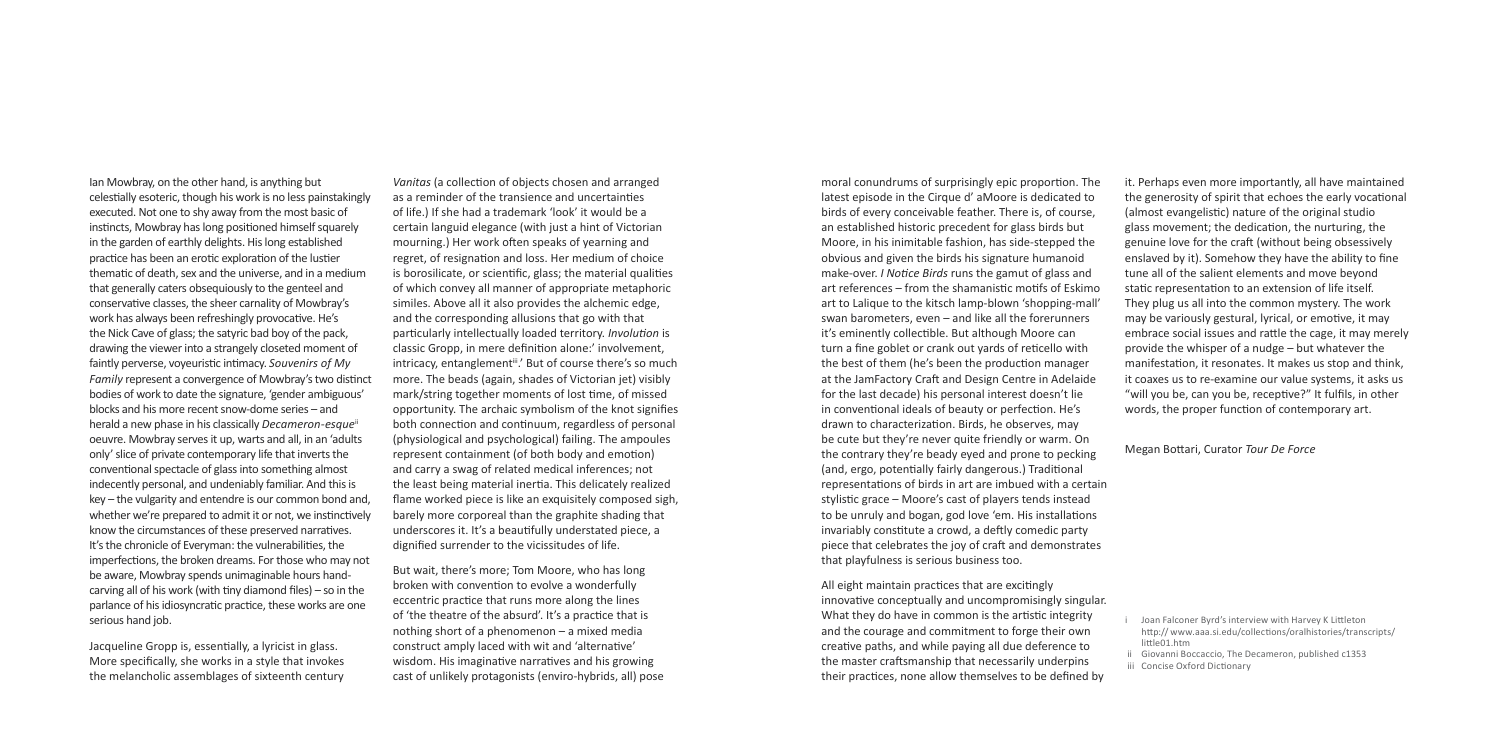**NICHOLAS FOLLAND JACQUELINE GROPP TIMOTHY HORN DEB** JO **TOM MOORE<br>IAN MOWBRAY IRISH ROAN NEIL ROBERTS** 



RIGHT : *Casual Acquaintance – The Septic,* 2010, Timber side table, refrigeration unit, crystal bowl, linen doily, 12v LED light, timber plinth, 110 x 75 x 50 cm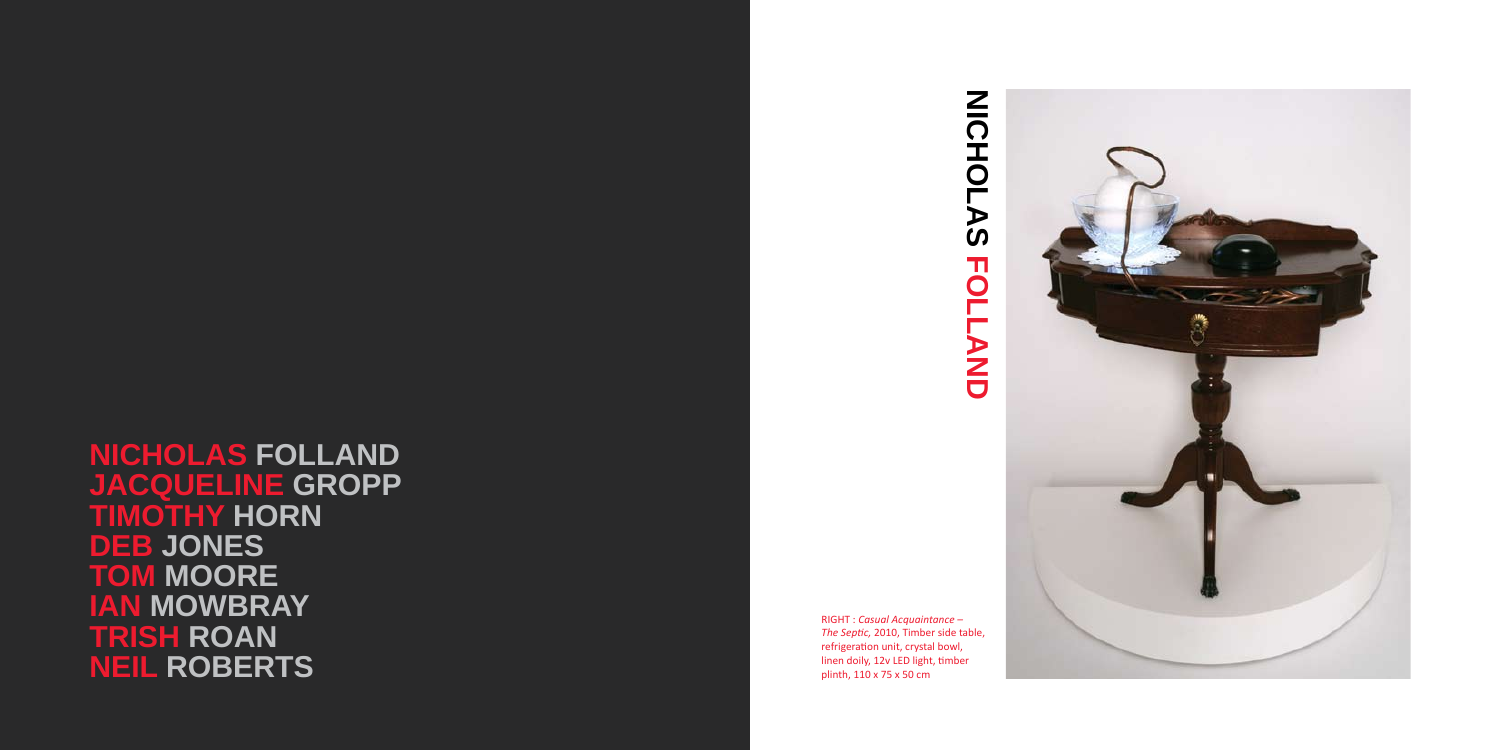## **JAcQUELINE GROPP**

BELOW : *Involution*, 2009-10, Hot formed borosilicate glass, pharmaceutical ampoules, graphite, pencil, Indian ink, glass beads and water, 188 x 130 x 55 cm. Made with the assistance of Peter Minson of NSW





## **TIMOTHY HORN**

ABOVE : *White Death*, 2009, Crystalized Rock Sugar, foam-core, hot glue, varnish, 40 x 63 x 40 cm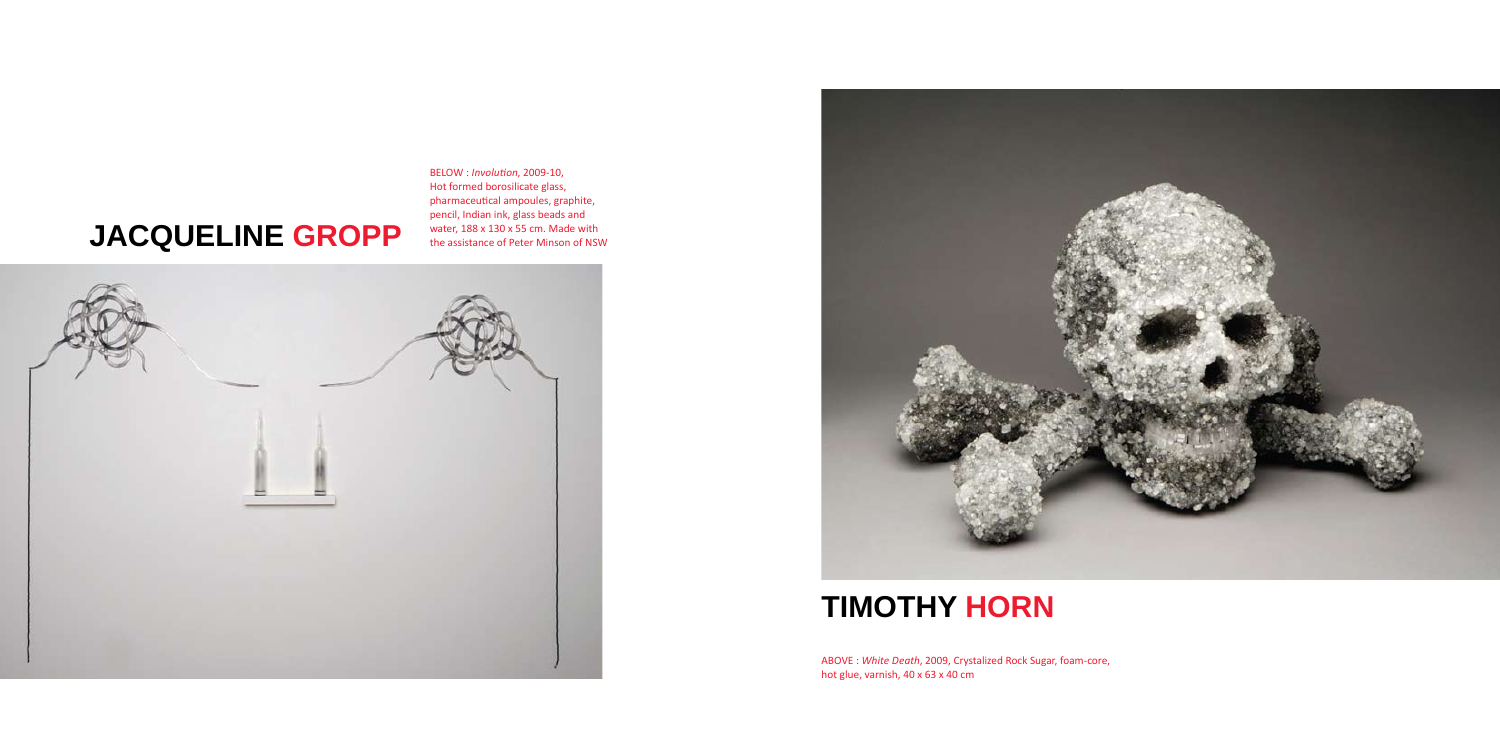**DEB**

**JONES**





FAR RIGHT : *To Everyone Who Smiled at Me That I Didn't Know,* 2010, Cast Glass, 12 x 14 x 9 cm

RIGHT : *My Mother's Arm,* 2010, Cast Glass, 40 x 15 x 12 cm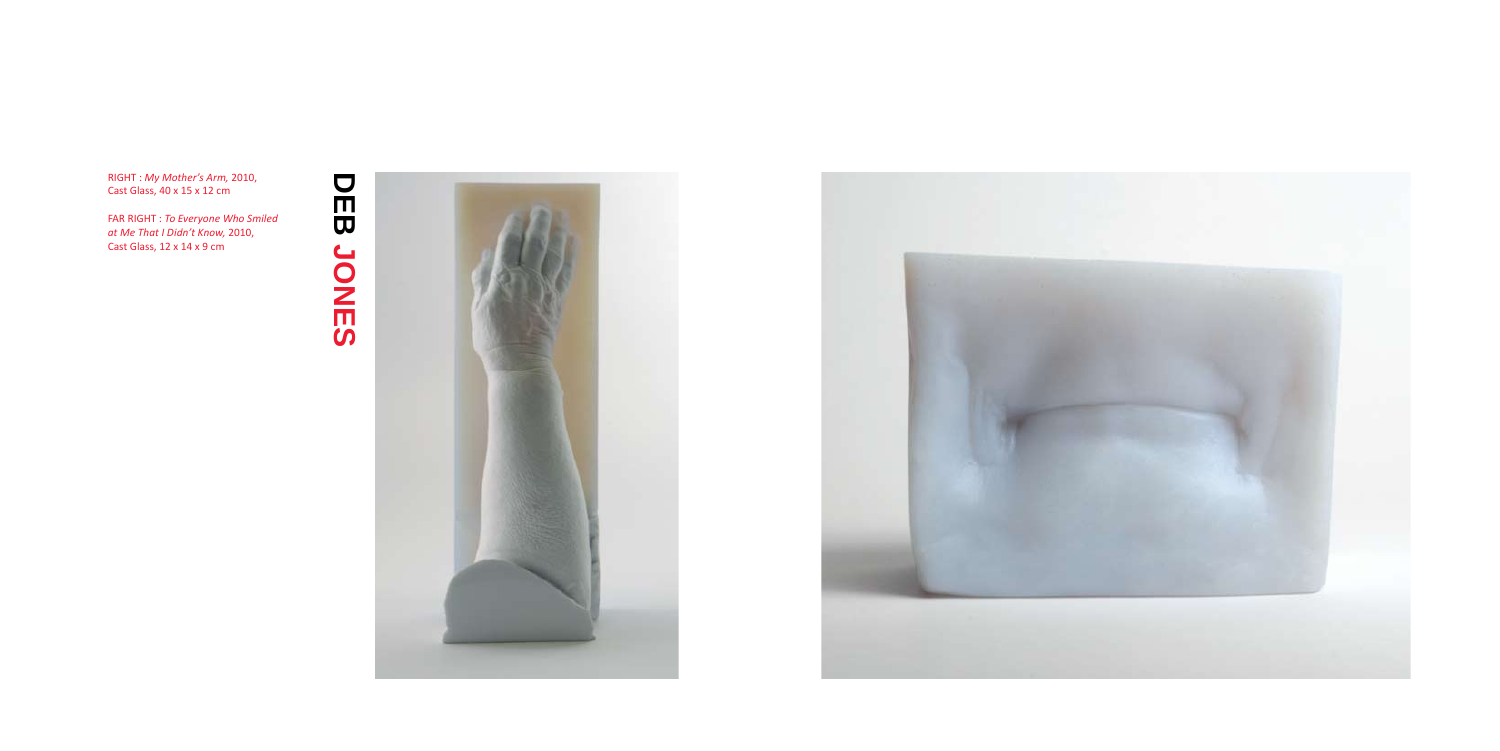



RIGHT : *Contemporary Epergne,*  2009, Blown & solid glass, wood, steel, glue and bottle caps, 46 x 19 x 76.5 cm

FAR RIGHT : *Pond Life,* 2009, Inflatable pond, sheet glass, blown and solid glass, tin cans, 60 x 70 cm diameter

MOORE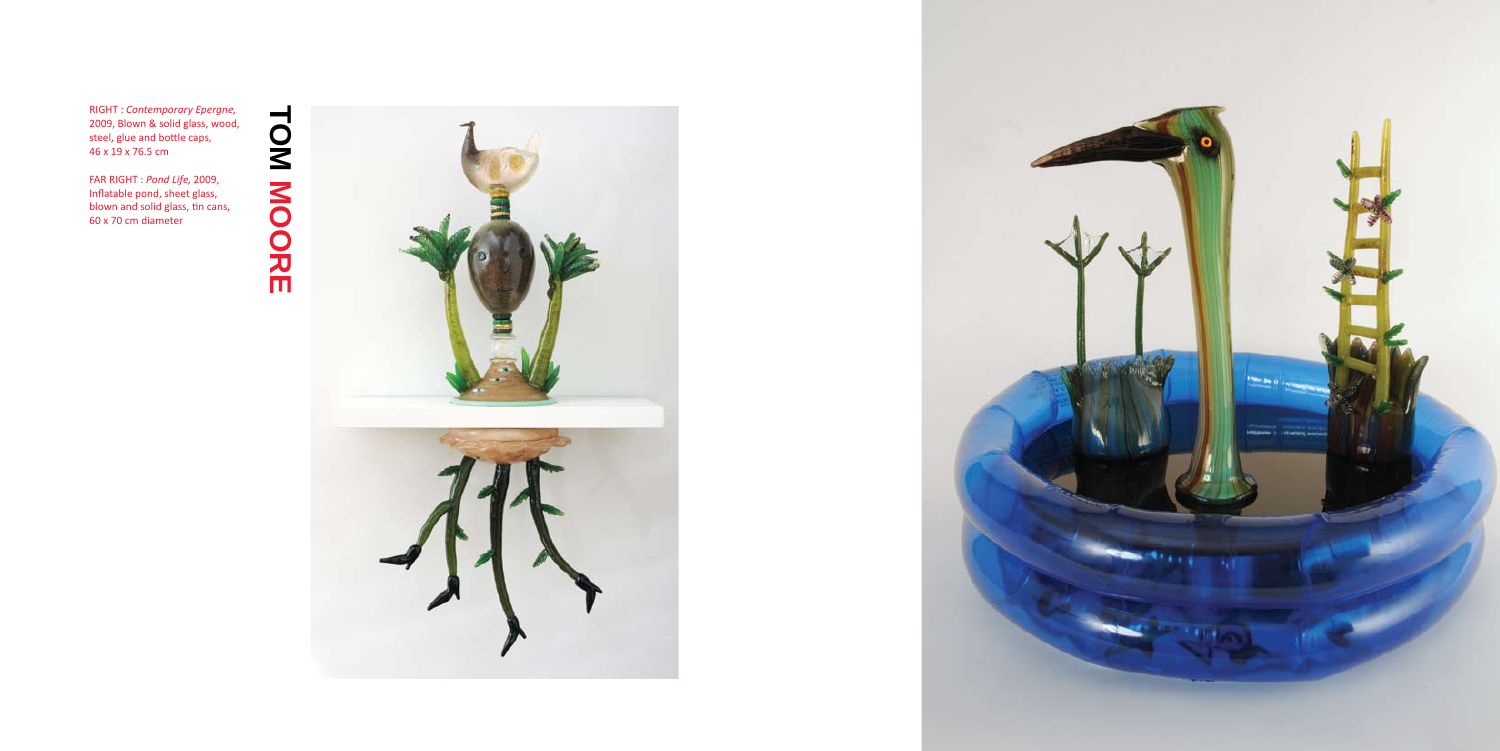## **IAN MOWBRAY**

below : *My Family's Souvenirs Series: (L-R) Uncle Barry/ Auntie Barbara, My Brother*, *We're All Here, A Lover,* 2010, Carved Glass and Glass Jar, each 18.5 x 8.5 cm diameter

opposite : *My Family's Souvenirs: My Brother*, 2010, Carved Glass and Glass Jar, 18.5 x 8.5 cm diameter



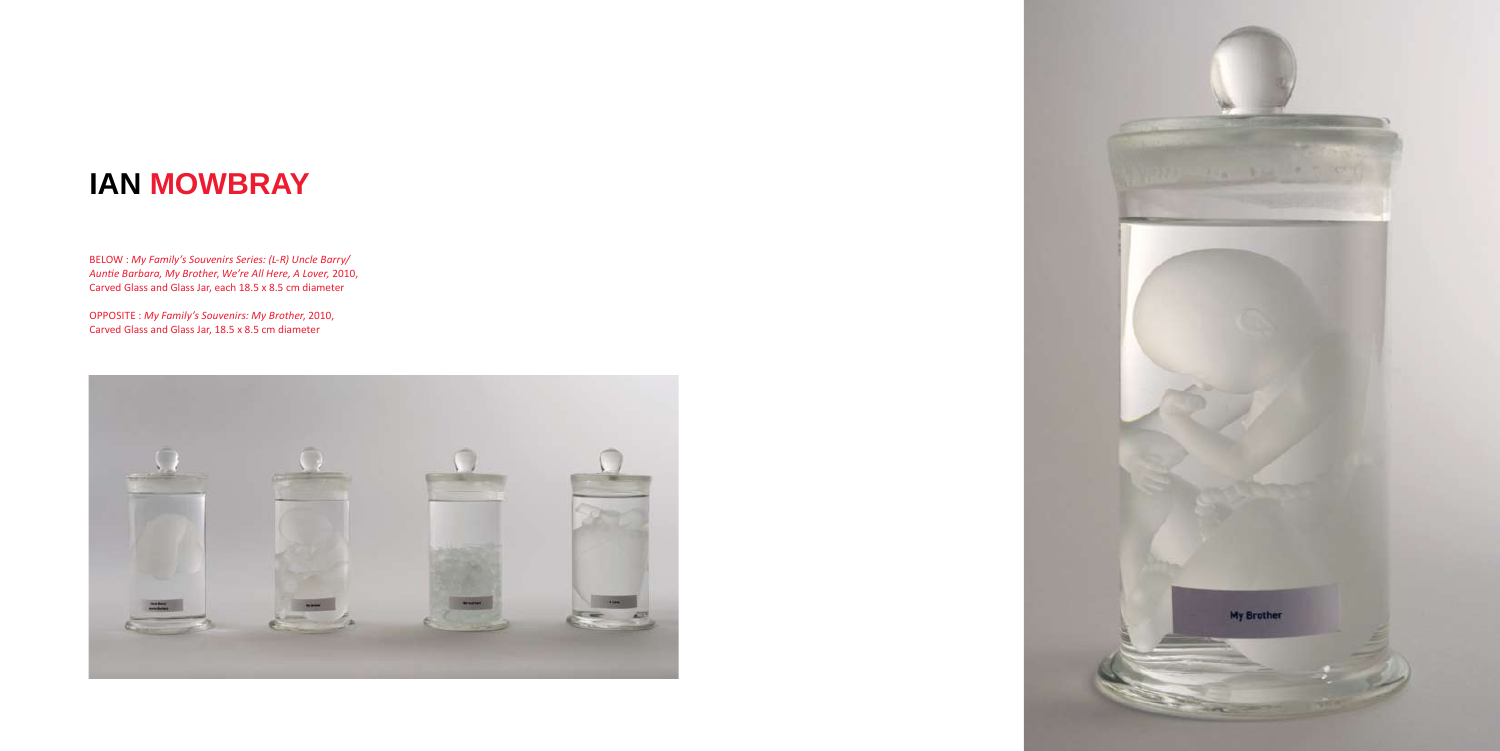**TRISH ROAN** BELOW LEFT & FAR RIGHT : *Wayfinding, 2009-10, Scientific*<br>Glass, glass beads, rayon thread, water, 33 x 17 x 17 cm

BELOW RIGHT : *Falling,* 2009-10, Blown Glass, glass beads, rayon thread, water, 40 x 18 x 18 cm. Made with the Assistance of Brian Corr





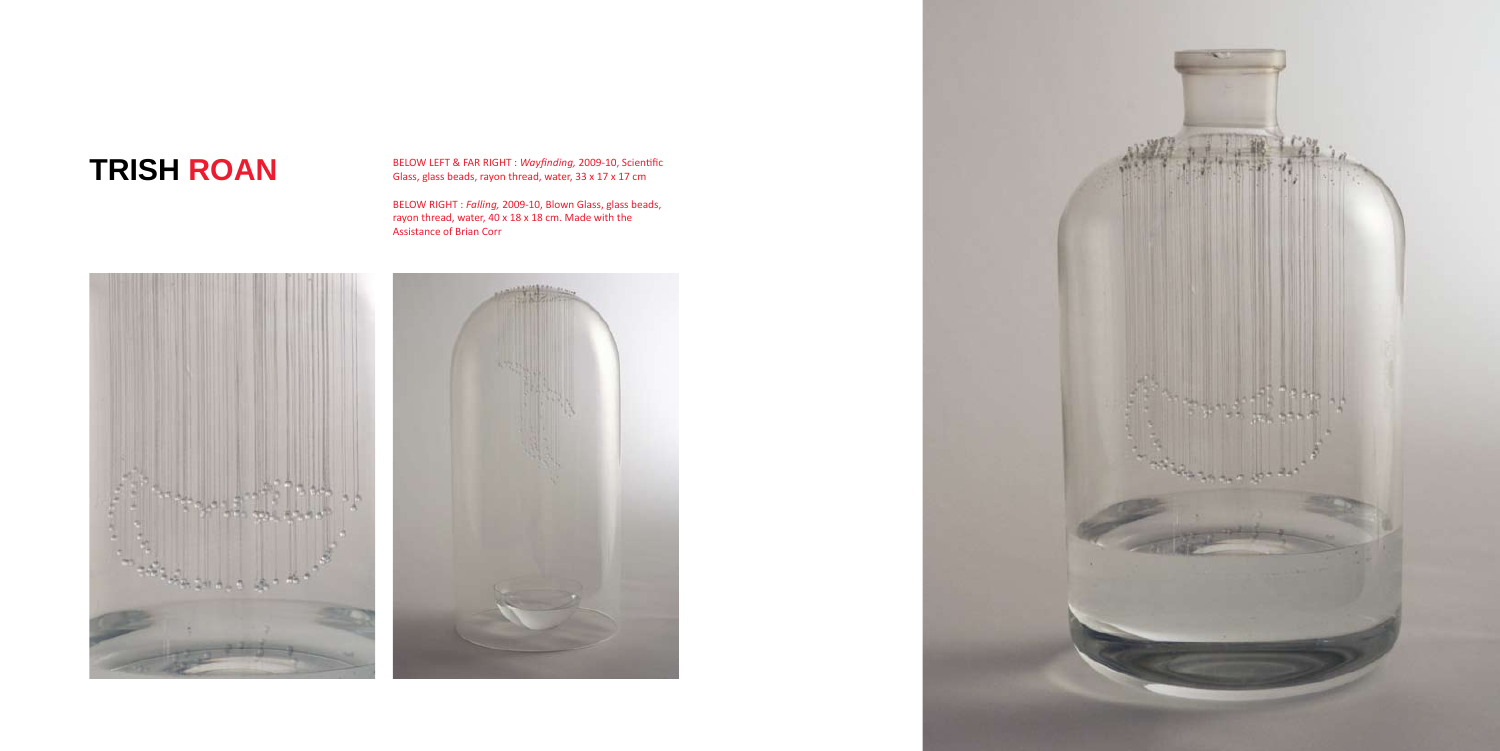#### **NICHOLAS FOLLAND**

*Casual Acquaintance – The Septic,* 2010, Timber side table, refrigeration unit, crystal bowl, linen doily, 12v LED light, timber plinth, 110 x 75 x 50 cm

#### **JACQUELINE GROPP**

*Involution*, 2009-10, Hot formed borosilicate glass, pharmaceutical ampoules, graphite, pencil, Indian ink, glass beads and water, 188 x 130 x 55 cm. Made with the assistance of Peter Minson of NSW

#### **TIMOTHY HORN**

*White Death*, 2009, Crystalized Rock Sugar, foam-core, hot glue, varnish 40 x 63 x 40 cm

### **DEB JONES**

*My Mother's Arm*, 2010, Cast Glass, 40 x 15 x 12 cm *To Everyone Who Smiled at Me That I Didn't Know,*  2010, Cast Glass, 12 x 14 x 9 cm

*Stop Light*, 2009, Oil and spray enamel on glass, 9.5 x 9.5 cm

*Chair*, 2009, Oil and spray enamel on glass, 12 x 19 cm *Life is Ordinary – Good Ordinary,* 2009, Oil and spray enamel on glass, 14 x 15.5 cm

*Datsun 1200,* 2009, Oil and spray enamel on glass, 18.5 x 21 cm

*Smokes,* 2009, Oil and spray enamel on glass, 14.5 x 20 cm *Bins*, 2009, Oil and spray enamel on glass, 18.5 x 30.5 cm

*Puppy*, 2009, Oil and spray enamel on glass, 26.5 x 34 cm *Power Switch*, 2009, Oil and spray enamel on glass, 8.5 x 24.5 cm

*Dentist,* 2009, Oil and spray enamel on glass, 12.3 x 12.5 cm *Match Box*, 2009, Oil and spray enamel on glass, 9 x 10 cm

#### **TOM MOORE**

*Prank Through The Looking Glass*, 2009, Blown & solid glass, wood, steel, glue, 40 x 19 x 67 cm

*Intrepid Explorer Camp,* 2009, Blown & solid glass, electric lamp, 42 x 19 x 27.5 cm

*Diving Bird,* 2009, Blown & solid glass, wood, steel, glue, 52.5 x 19 x 53.5 cm

*Contemporary Epergne,* 2009, Blown & solid glass, wood, steel, glue and bottle caps, 46 x 19 x 76.5 cm

### **NEIL ROBERTS**

- *Armour,* 2009, Blown & solid glass, wood, steel, glue, 58 x 19 x 50 cm
- *Good Compost,* 2009, Blown & solid glass, wood, steel, glue and fake moss, 34 x 14 x 18 cm
- *Pond Life,* 2009, Inflatabe pond, sheet glass, blown and solid glass, tin cans, 60 x 70 cm diameter
- *Wearable Glass Bird Helmet,* 2009, Blown glass, 35 x 24.5 cm diameter
- *I Notice Birds,* 2009, DVD video, Dimensions variable

### **IAN MOWBRAY**

- *My Family's Souvenirs: A Lover*, 2010, Carved Glass and Glass Jar, 18.5 x 8.5 cm diameter
- *My Family's Souvenirs: We're All Here*, 2010, Carved Glass and Glass Jar, 18.5 x 8.5 cm diameter
- *My Family's Souvenirs: My Brother*, 2010, Carved Glass and Glass Jar, 18.5 x 8.5 cm diameter
- *My Family's Souvenirs: Uncle Barry/Auntie Barbara,*  2010, Carved Glass and Glass Jar, 18.5 x 8.5 cm diameter

### **TRISH ROAN**

- *Wayfinding,* 2009-10, Scientific Glass, glass beads, rayon thread, water, 33 x 17 x 17 cm
- *Falling,* 2009-10, Blown Glass, glass beads, rayon thread, water, 40 x 18 x 18 cm. Made with the Assistance of Brian Corr.
- *Jumper***,** 2009-10, Stop-motion animation, Dimensions variable
- *Untitled (BA na na BA na na MAN go Series)*, 2000, Plastic and metal object, fluorescent tubes, wood, 57 x 183 x 7.5 cm. Courtesy of the Estate of Neil Roberts and Helen Maxwell Gallery
- *Untitled (BA na na BA na na MAN go Series),* 2001, Plastic and metal object, fluorescent tubes, wood, 57 x 183 x 7.5 cm.Courtesy of the Estate of Neil Roberts and Helen Maxwell Gallery
- *Untitled (BA na na BA na na MAN go Series),* 1998, Plastic and metal object, fluorescent tubes, wood, 57 x 183 x 7.5 cm.Courtesy of the Estate of Neil Roberts and Helen Maxwell Gallery

**Contract LIST OF Contract Contract**  $\boldsymbol{\omega}$  $\sim$  $\mathbf O$ Ť **NO WORKS** スス  $\boldsymbol{\omega}$ 

### **NEIL ROBERTS**

BELOW TOP: *Untitled (BA na na BA na na MAN go Series),*  2001, Plastic and metal object, fluorescent tubes, wood, 57 x 183 x 7.5 cm. Courtesy of the Estate of Neil Roberts and Helen Maxwell Gallery

BELOW BOTTOM: *Untitled (BA na na BA na na MAN go Series),* 1998, Plastic and metal object, fluorescent tubes, wood, 57 x 183 x 7.5 cm. Courtesy of the Estate of Neil Roberts and Helen Maxwell Gallery

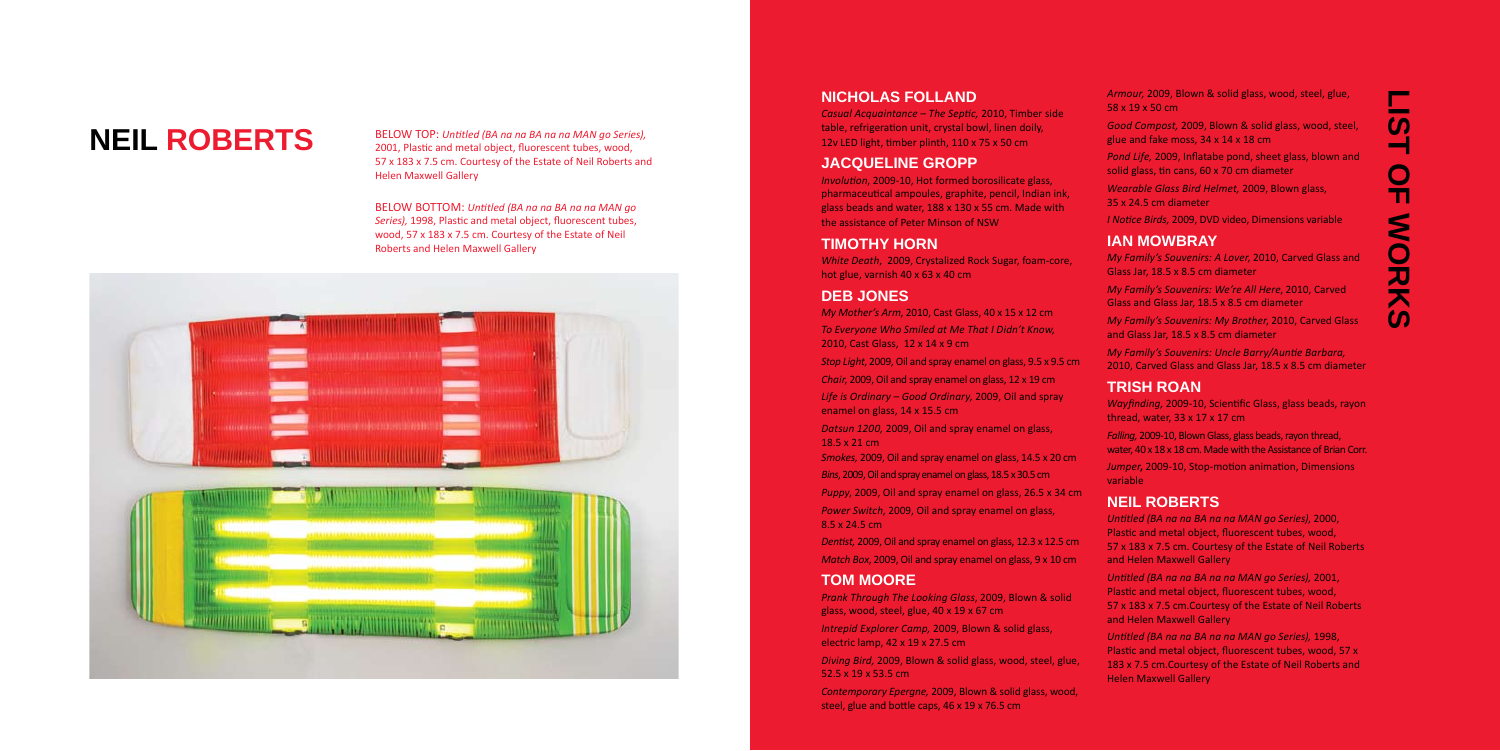**D**<br>**M** TH<sub>3</sub> **HORN**

Q **gropp jac** 刀  $\overline{\mathbf{O}}$ **queline**

### **TOM MOORE**

**deb jones**

Jacqueline Gropp grew up in a house sheltered by a weeping willow in the eastern suburbs of Melbourne where she explored aspects of the world through the material of transparent glass including: night stars through the lens of a telescope; the many eyes of a spider temporarily trapped in a converted Vegemite jar; too many bad 70's comedies through the television screen; and pink bubbling concoctions contained within test tubes of her brother's chemistry set.

Intrigued by Muranese glass, she came into contact with the material's molten form through glass blowing lessons before undertaking a Bachelor of Fine Arts at the Australian National University (ANU) School of Art, Canberra, where she graduated with First Class honours in 1997. Awards including the ANU Peter and Lena Karmel Anniversary Award for Art, Thomas Foundation Pilchuck Professional Scholarship and Australia Council Visual Arts/Craft Fund Development Grant allowed her to travel to New Zealand, Japan, Italy, the Netherlands and USA where she was able to exhibit, study and undertake research into the history of scientific glass apparatus and become enamoured with the depiction of glass in western painting and the films of Andrei Tarkovsky. She currently lives and works in Canberra where she sporadically creates works for public scrutiny.

I was born in NSW. My sister was the reader and I was the maker. That's the way it still is. I spent my 20's at art school or travelling finishing at Canberra School of Art in 1992.

I then made the move to the JamFactory and Adelaide and it has become my home. I became a glassblower and in 1995 opened a glass studio with my friends called Blue Pony. I enjoy drawing, making design work, artwork or for that matter anything.

In 2007 Jess Loughlin and myself opened a new studio called gate 8. Presently I share my time between that studio and the JamFactory glass studio. We run the jam studio as a team in which I am the studio designer.

### **megan BOTTari**

Megan Bottari is a Far South Coast of NSW based artist who has consciously developed a three-tiered practice that combines making, writing and curating in the field. Since graduating from the ANU School of Art Glass Workshop in 2004, she has worked variously in arts administration and freelance curatorial practice, and in 2006 wrote the monograph for *Klaus Moje: Glass*, the second in Object's (Australian Centre for Craft and Design) *Living Treasures: Masters of Australian Craft* series. Though currently contentedly employed as the curator of the Bega Valley Regional Gallery, she nevertheless maintains a keen interest in glass and eagerly awaits the impending establishment of her own studio. She has taken the solemn pledge never to make a glass fish…or anything in cobalt blue.

Nicholas Folland is a restless artist who is currently holidaying in his birthplace, Adelaide. He is a Samstag Scholar who studied within the research program at the Piet Zwart Institute Rotterdam and the University of Barcelona, completing a Masters Degree at The University of Sydney in 2009. He has lived and worked in Australia and Europe, and examples of his practice are held in the collections of the National Gallery of Victoria, Art Gallery of South Australia and the Museum of Contemporary Art Sydney, as well as University and Regional Galleries, and private collections internationally.

Timothy Horn's work focuses on the meeting point between the natural and constructed worlds. Much of his work has drawn extensively from the sphere of decorative arts, concerned with the inherent/assigned gendering of objects. More recent work attempts to locate the area of slippage between the organic and artificial. Often working at an ambitious scale, he chooses to work with materials for their inherent physical and metaphorical qualities. Inspired by 19th-century zoologist Ernst Haeckel's engravings of jellyfish, he began an ongoing series of large works made of transparent rubber, that culminated in his first solo exhibition in New York, *Villa Medusa* in 2006. More recently the fabled "Amber Room" belonging to Catherine the Great of Russia, considered "the eighth wonder of the world", inspired a crystallized rock sugar encrusted carriage for Horn's exhibition *Bitter Suite* at the de Young Museum in San Francisco in 2008. Horn's work has featured recently in exhibitions at the Andy Warhol Museum in Pittsburgh, Museum of Arts and Design, New York, GoMA, Brisbane, and the National Gallery of Australia, Canberra. A Samstag Fellowship took Horn to study in Boston in 2002. He has lived in New Mexico since 2006. It is a region and landscape, which has greatly influenced his work.

> Tom Moore uses traditional and innovative glass techniques to breathe life into his eccentric hybrid specimens. Though Tom's inventive creatures are mostly friendly, he addresses darker issues such as nature vs. industry in his dreamscape dioramas. For the last 10 years Tom has been the production manager at the JamFactory Craft and Design Center in Australia, where he makes varied commissioned items, and trains graduates in glass production and exhibition work. Tom exhibits his glass in elaborate mixed media environments and was featured in a show at the Museum of Contemporary Art in Sydney this past Fall. Tom's work has received a number of awards and is in many notable collections.